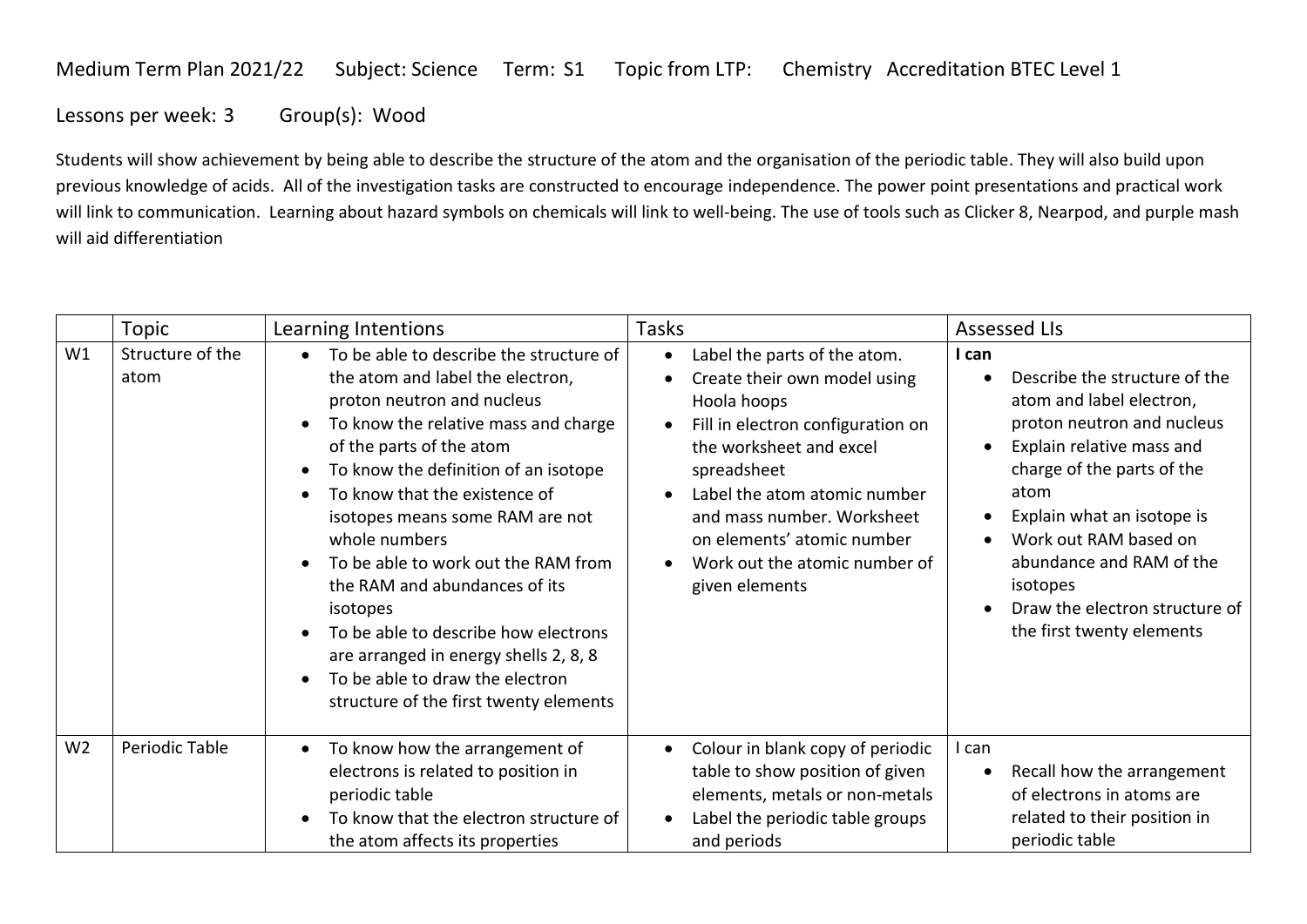|                |                    | To be able to describe the<br>arrangement of the periodic table as<br>being in groups and periods<br>To be able to recognise which group<br>and period an element is in from its<br>position in the periodic table<br>To be able to identify an element as a<br>metal or non-metal according to its'<br>position in periodic table                                                                                                                                          | Questions on which element am<br>$\bullet$<br>I based on position in the<br>periodic table            | Describe the arrangement of<br>the periodic table as being in<br>groups and periods<br>Explain that the electron<br>$\bullet$<br>structure of the atom affects<br>its properties<br>Recognise which group and<br>period an element is in from<br>its position in the periodic<br>table<br>Identify an element as a metal<br>or non-metal according to its'<br>position in periodic table                                                |
|----------------|--------------------|-----------------------------------------------------------------------------------------------------------------------------------------------------------------------------------------------------------------------------------------------------------------------------------------------------------------------------------------------------------------------------------------------------------------------------------------------------------------------------|-------------------------------------------------------------------------------------------------------|-----------------------------------------------------------------------------------------------------------------------------------------------------------------------------------------------------------------------------------------------------------------------------------------------------------------------------------------------------------------------------------------------------------------------------------------|
| W <sub>3</sub> | Reactions          | To know that chemicals can react<br>together to produce other chemicals<br>To be able to name at least 3 common<br>reactions<br>To know at least 3 ways that show a<br>chemical reaction has occurred<br>To be able to identify the product and a<br>reactant in a reaction<br>To understand conservation of mass in a<br>reaction<br>To be able to write word equations for<br>reactions<br>To be able to write symbol equations<br>To be able to balance symbol equations | Iron and sulphur experiment<br>Researching different reactions<br>Chemical equations worksheet        | I can<br>Recall that chemicals can react<br>together to produce other<br>chemicals<br>Name at least 3 common<br>reactions<br>List at least 3 ways that show a<br>chemical reaction has occurred<br>Identify the product and a<br>reactant in a reaction<br>Describe conservation of mass in<br>an investigation<br>Write word equations for<br>reactions<br>Write symbol equations for a<br>reaction<br><b>Balance symbol equations</b> |
| W4             | Reactions of acids | To be able to identify acids and alkalis<br>To know what a base is<br>To know what the pH scale is<br>To know the pH of common acids and<br>alkalis                                                                                                                                                                                                                                                                                                                         | Recap of acids and alkalis<br>pH testing of liquids<br>Reaction of acids with metals<br>investigation | I can<br>Identify acids and alkalis<br>Explain what a base is<br>Explain what the pH scale is                                                                                                                                                                                                                                                                                                                                           |